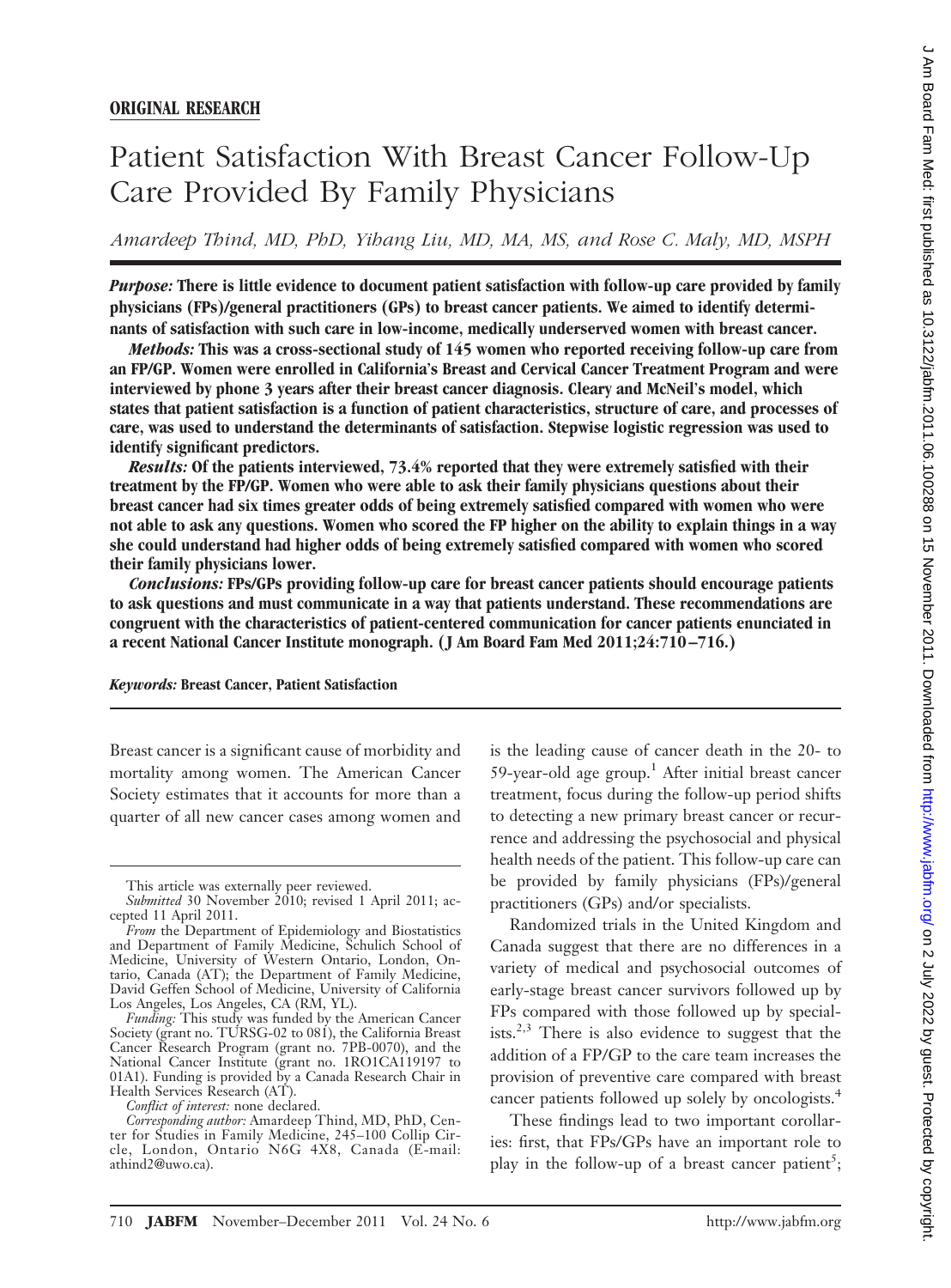and second, surrogate outcomes (such as patient satisfaction) become important discriminants of quality of care.<sup>2,6,7</sup> Though there is evidence to suggest that FPs/GPs are indeed playing an increasing role in providing follow-up care to breast cancer patients, $8-10$  there is little evidence to document patient satisfaction with such care, especially in underserved and vulnerable populations. The objective of the present study was to identify the potential determinants of satisfaction with follow-up care received from a FP/GP among lowincome, medically underserved women with breast cancer.

## **Methods**

## *Sample*

The present study was a cross-sectional analysis of data collected as part of a project to assess care received by a population of low-income women with breast cancer in California. Newly diagnosed women with breast cancer who were 18 years of age or older and enrolled in the state's Breast and Cervical Cancer Treatment Program (BCCTP) were eligible for enrollment in the study. The California BCCTP is a joint federal and state funded program that provides treatment for breast and cervical cancer for uninsured and underinsured low-income women  $(\leq 200\%$  federal poverty level). The study was approved by the University of California, Los Angeles, Human Subjects Protection Committee.

The study interviewed eligible women by phone 6 months, 18 months, and 3 years after their breast cancer diagnosis. Women who did not speak English or Spanish, had a history of breast cancer, or were receiving treatment for another cancer were excluded from the study. A total of 921 women were recruited for the baseline 6-month interview (a 61% response rate). Further details of the study protocol and recruitment can be found in a previously published article.<sup>11</sup> We used the 3-year survey for this analysis because that was when women were asked about the follow-up care they received from their FPs/GPs.

### *Model and Variable Specification*

The outcome measure was satisfaction with FP/GP care, and it was assessed by the question, Overall, how satisfied were you with your treatment by the family physician/general doctor? This question

captured the woman's interaction(s) with her providers during the past 12 months. The four level response categories were "extremely dissatisfied," "somewhat dissatisfied," "somewhat satisfied," and "extremely satisfied." Because of the skewed nature of the responses, we combined the "somewhat dissatisfied," "somewhat satisfied," and "extremely dissatisfied" categories, thus giving a dichotomous outcome variable: "extremely satisfied" versus "not extremely satisfied." Similar questions to assess patient satisfaction and subsequent dichotomization of responses have been used by other studies. $12-16$ 

We used Cleary and McNeil's<sup>17</sup> model to understand the determinants of satisfaction. Their model posits that patient satisfaction is a function of three domains: (1) patient characteristics, (2) structure of care, and (3) processes of care. Patient characteristics in our study included age (years); self-reported race (white, Latina, and other); marital status (single, married/partnered); education ( $\leq$ grade 12,  $>$ grade 12); insurance status (insured, uninsured); stage of disease (obtained from medical records and coded as stage 0/1, stage 2, or stage 3). Because patients with stage 4 disease have a significantly different prognosis than other stages, we dropped them  $(n = 7)$  from our analyses. The survey assessed women's financial status by asking them about their income and a question about financial adequacy (Do you have enough money to cover your needs?). Because of the low response rate on the income question, we used the financial adequacy query (yes, no) to assess financial status. General health status was assessed by the singleitem measure from the Short Form 36: "In general, would you say your health is…" (excellent, very good, good, fair, poor). This was scored on a continuous five-point scale, with a higher score indicating better health status.

Structure of care was captured by the FP/GP's sex; ethnicity ("Was the family physician/general doctor from your same ethnic group?"; this was coded as concordant if the response was yes, otherwise it was coded as discordant); language spoken ("Did the family physician/general doctor speak the language you are most comfortable speaking?"; this was coded as concordant if the response was yes, otherwise it was coded as discordant); and the number of FP/GP visits during the past 12 months.

Process of care was captured by asking if the most recent mammogram was ordered and clinical breast examination was done by the FP/GP. To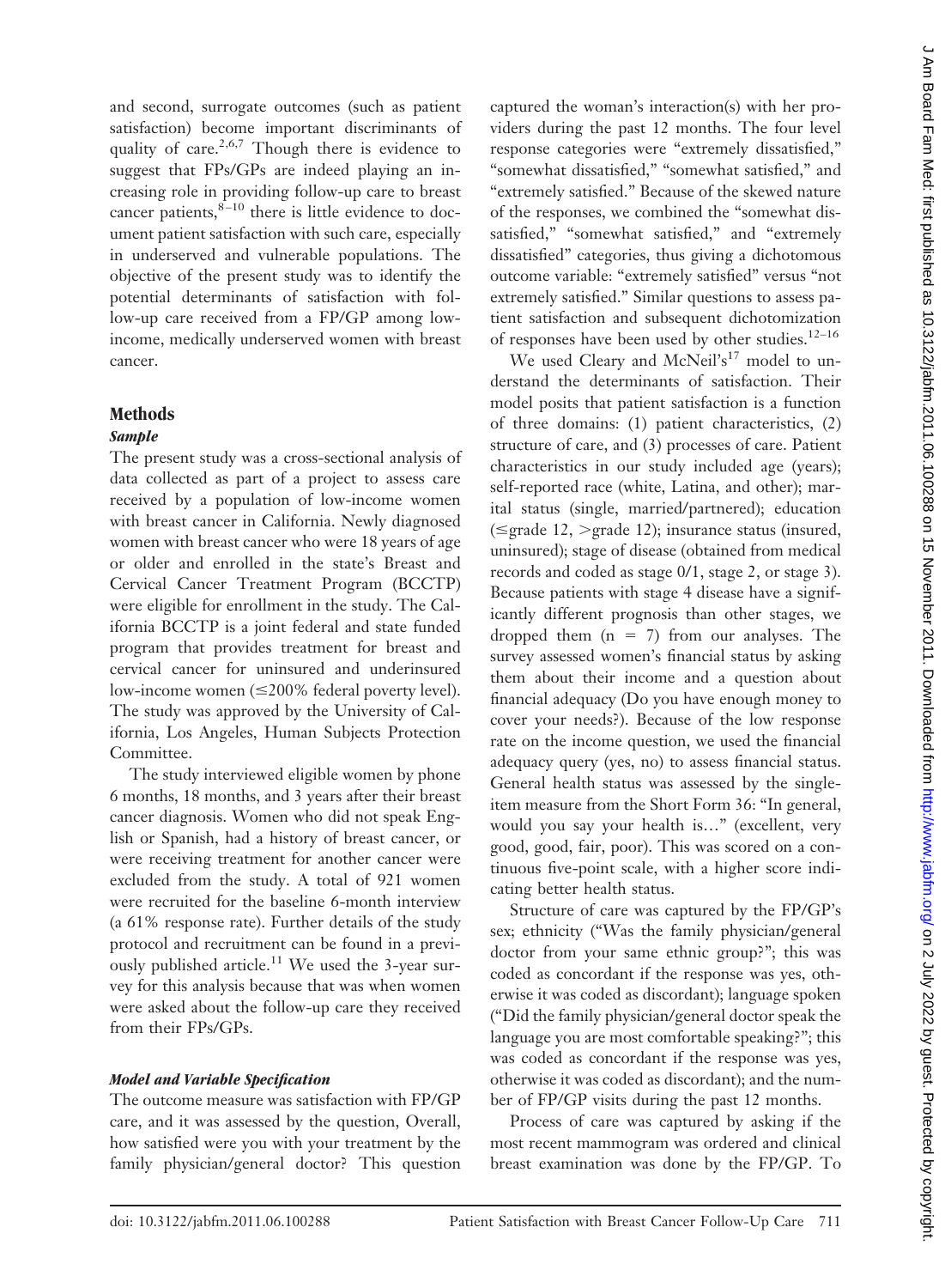better characterize the clinical encounter, women were asked if they were able to ask the FP/GP questions about their breast cancer (yes, no) and to score on a 4-point scale  $(1 = never, 2 = sometimes,$  $3 =$  usually,  $4 =$  always) how often the FP/GP listened carefully to them, explain things in a way they could understand, showed respect for what they had to say, and spent enough time with them.<sup>18</sup>

### *Data Analysis*

Summary statistics, including means and percentages, were calculated to describe the sample characteristics. Group differences among independent variables were characterized using analysis of variance or  $\chi^2$  tests. We used a variable selection procedure to fit the most parsimonious multivariate regression model. All independent variables associated with the outcome at  $P \leq .2$  were entered into the stepwise logistic regression model. Backward elimination (with a  $P < .2$  for retention) was used to obtain the most parsimonious model; the final results were cross-checked using the forward elimination procedure. Stata software version 11.1 (StataCorp, LP, College Station, TX) was used for all statistical analyses; two-sided  $\alpha$  levels with  $P < .05$  were considered statistically significant.

## **Results**

A total of 921 women were recruited for the baseline 6-month interview, giving a 61% response rate. In contrast to survey responders, nonresponders were older (52 years vs 50 years;  $P <$ .0001), more likely to be Asian/Pacific Islanders and less likely to be Latina and white (11.6%, 37.6%, and 26.5% vs 7.4%, 53.4%, and 31.7%, respectively;  $P < .05$ ). Further details about the recruitment flow of the study can be found in a previously published article.<sup>11</sup> Because of death, loss to follow-up, patient refusal, poor cognition, or unavailability of medical records, data for 669 women (73%) was available for analysis at the 3-year interview.

A majority of the patients  $(88.4\%; n = 589)$  had seen an oncologist for their breast cancer care during the past 12 months;  $34.7\%$  (n = 231) had seen a surgeon and 21.9% (n = 145) had seen an FP/GP to obtain such care.

Of the 145 women who visited an FP/GP, 73.4% reported that they were extremely satisfied

with their treatment by the FP/GP. Table 1 lists the characteristics of the two groups. Women who reported being extremely satisfied with the care provided by their FP/GP were more likely to be younger, have fewer FP/GP visits, and were more likely to have asked the FP/GP questions about their breast cancer. In addition, they were more likely to report that the FP/GP listened carefully to them, explained things in a way they could understand, showed respect for what they had to say, and spent enough time with them.

Table 2 shows the results of the stepwise regression model. Women who were able to ask their FP/GP questions about their breast cancer had six times greater odds of being extremely satisfied compared with women who were not able to ask any questions (odds ratio, 6.02; 95% CI, 2.04 – 17.78). Women who scored the FP/GP higher on the ability to explain things in a way she could understand had higher odds of being extremely satisfied compared with women who scored their FP/GP lower (odds ratio, 15.95; 95% CI, 4.73– 53.81).

## **Discussion**

Three years after their diagnosis of breast cancer, more than three quarters of the women saw an oncologist for their breast cancer care, with nearly a third seeing a surgeon for similar care. Only a fifth reported seeing their FP/GP for breast cancer care. This low number could be because the population in our study comprised low-income women who may not have had easy access to an FP/GP; only 48% reported that they had enough money to cover their needs. Approximately 52% of women in our sample were Latina, and some could have been in the country illegally, thus creating another barrier to accessing a regular source of care. The California BCCTP program enabled these women to obtain breast cancer treatment, which is provided by oncologists and surgeons. It is thus possible that the only avenue available to these women for their after-treatment care was the oncologist and/or surgeon from whom they had received earlier treatment and were therefore familiar with.

Despite the low number of patients who received such care from a FP/GP, more than three of every four women reported that they were extremely satisfied with this care. This high number is not unusual, and similar high satisfaction rates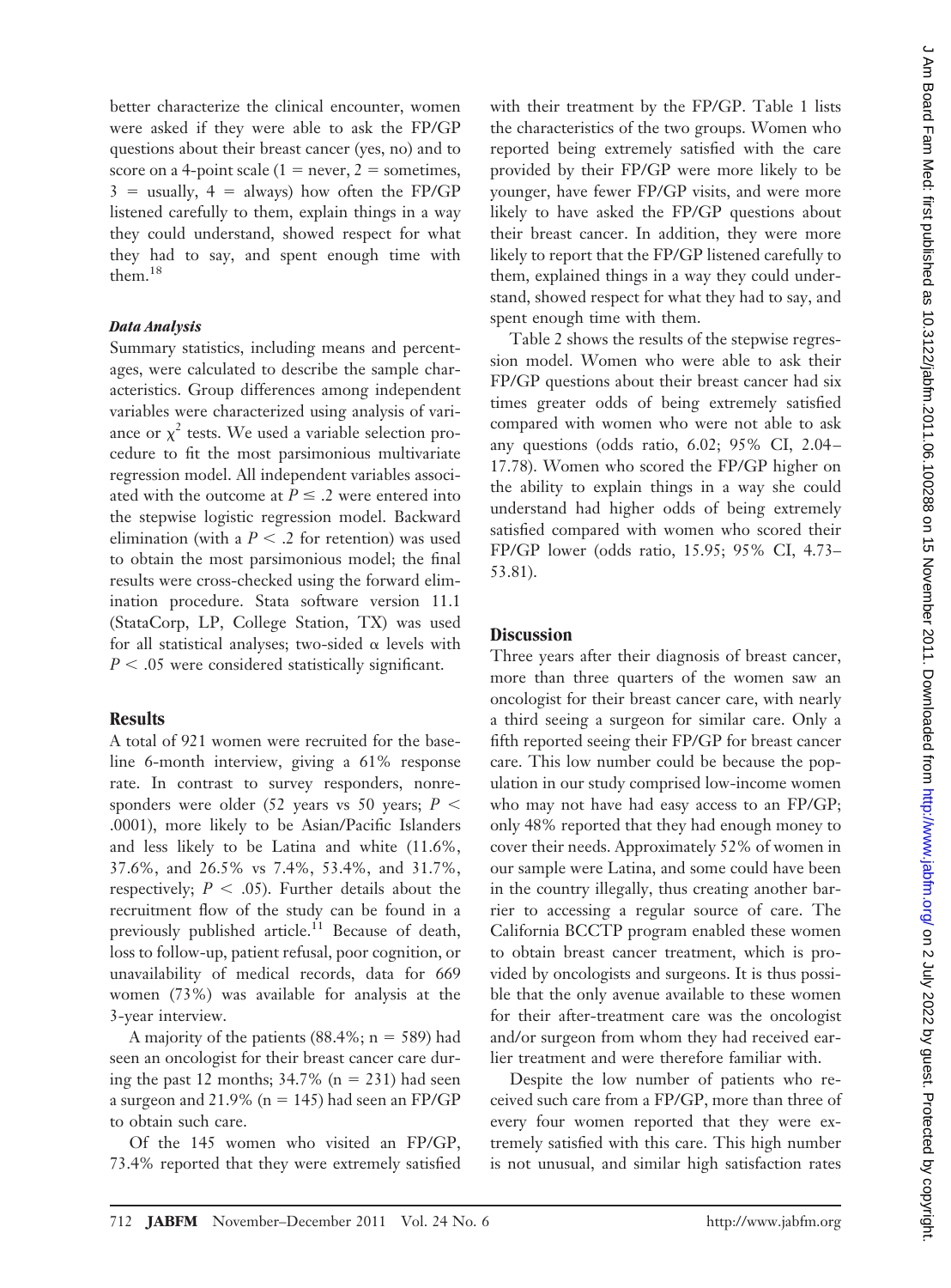| Characteristics                                    | Not Extremely Satisfied ( $n = 39$ ) Extremely Satisfied ( $n = 106$ ) |         | $\boldsymbol{P}$ |
|----------------------------------------------------|------------------------------------------------------------------------|---------|------------------|
| Patients                                           |                                                                        |         |                  |
| Age (years)                                        | 53.2*                                                                  | $49.1*$ | .026             |
| Race (%)                                           |                                                                        |         |                  |
| White                                              | 35.9                                                                   | 32.4    | .312             |
| Latina                                             | 43.6                                                                   | 55.6    |                  |
| Other                                              | 20.5                                                                   | 12      |                  |
| Marital status (%)                                 |                                                                        |         |                  |
| Single                                             | 43.6                                                                   | 46.3    | .771             |
| Married/partnered                                  | 56.4                                                                   | 53.7    |                  |
| Education (%)                                      |                                                                        |         |                  |
| $\leq$ Grade 12                                    | 35.9                                                                   | 41.7    | .529             |
| >Grade 12                                          | 64.1                                                                   | 58.3    |                  |
| Insurance status (%)                               |                                                                        |         |                  |
| Uninsured                                          | 10.5                                                                   | 13      | .694             |
| Insured                                            | 89.5                                                                   | 87      |                  |
| Income adequacy (%)                                |                                                                        |         |                  |
| No                                                 | 59                                                                     | 51      | .390             |
| Yes                                                | 41                                                                     | 49      |                  |
| General health status                              | $3.4*$                                                                 | $3.1*$  | .102             |
| Stage (%)                                          |                                                                        |         |                  |
| 0/1                                                | 47.1                                                                   | 34      | .327             |
| $\overline{2}$                                     | 35.3                                                                   | 38.7    |                  |
| $\overline{3}$                                     | 17.6                                                                   | 27.3    |                  |
| Structure of care                                  |                                                                        |         |                  |
| $FP/GP$ sex $(\%)$                                 |                                                                        |         |                  |
| Male                                               | 41                                                                     | 39.3    | .846             |
| Female                                             | 59                                                                     | 60.7    |                  |
| FP/GP ethnicity (%)                                |                                                                        |         |                  |
| Discordant                                         | 66.7                                                                   | 57.3    | .323             |
| Concordant                                         | 33.3                                                                   | 42.7    |                  |
| Language spoken by FP/GP (%)                       |                                                                        |         |                  |
| Discordant                                         | 28.2                                                                   | 11.1    | .012             |
| Concordant                                         | 71.8                                                                   | 88.9    |                  |
| FP/GP visits (n)                                   | $4.2*$                                                                 | $2.9*$  | .06              |
| Process of care                                    |                                                                        |         |                  |
| Most recent mammogram ordered by FP/GP (%)         |                                                                        |         |                  |
| Yes                                                | 18                                                                     | 23.2    | .500             |
| No                                                 | 82                                                                     | 76.8    |                  |
| Most recent clinical breast exam done by FP/GP (%) |                                                                        |         |                  |
| Yes                                                | 20.5                                                                   | 27.8    | .374             |
| No                                                 | 79.5                                                                   | 72.2    |                  |
| Asked FP/GP questions about my breast cancer (%)   |                                                                        |         |                  |
| No                                                 | 51.3                                                                   | 15      | .000             |
| Yes                                                | 48.7                                                                   | 85      |                  |
| How often did the FP/GP:                           |                                                                        |         |                  |
| listen carefully to you?                           | $3.46*$                                                                | $3.91*$ | .000             |
| explain things in a way you could understand?      | $2.97*$                                                                | $3.85*$ | .000             |
| show respect for what you had to say?              | $3.36*$                                                                | $3.95*$ | .000             |
| spend enough time with you?                        | $2.97*$                                                                | $3.95*$ | .000             |

**Table 1. Characteristics of Women "Extremely Satisfied" Versus "Not Extremely Satisfied" With Breast Cancer Care Provided by Family Physicians/General Practitioners (N 145)**

\*Denotes mean.

FP, family physician; GP, general practitioner.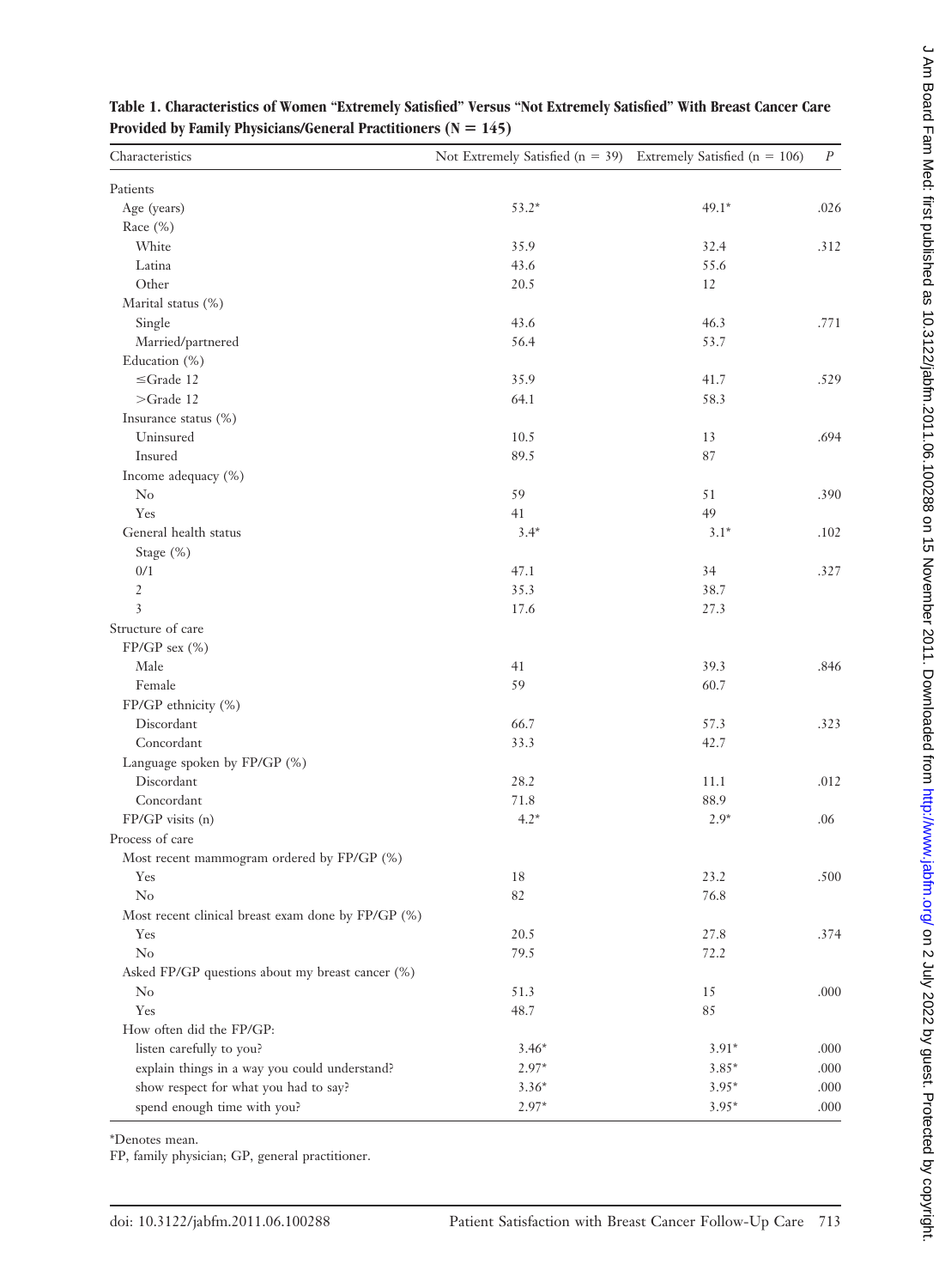**Table 2. Stepwise Logistic Regression Results of Determinants of Satisfaction With Care Provided by Family Physicians/General Practitioners (n 141)**

|                                                                             | Odds Ratio (95% CI)   |
|-----------------------------------------------------------------------------|-----------------------|
| Age (years)                                                                 | $0.95(0.89-1.01)$     |
| Asked FP/GP questions about breast<br>cancer                                |                       |
| $\rm No$                                                                    |                       |
| Yes                                                                         | $6.02(2.04 - 17.78)$  |
| How often did the FP/GP explain<br>things in a way you could<br>understand? | $15.95(4.73 - 53.81)$ |

FP, family physician; GP, general practitioner.

have been reported in the literature.<sup>14,19-25</sup> In our context, this could indeed reflect the high quality of care that these women received from the FPs/GPs, or it could reflect the sense of gratitude these women felt toward the system that enabled them to receive care for a life-threatening illness against which they had few resources. Another explanation is that patients may deny dissatisfaction because they fear that their care may be negatively impacted if they reveal this.26

From the perspective of Cleary and McNeil's<sup>17</sup> model, the only factors that were significantly associated with patient satisfaction in the multivariate regression model were from the process of care domain. None of the patient or the structure of care characteristics were significant. Though we did find younger age to be associated with satisfaction in the bivariate analysis, this association weakened considerably in the multivariate regression analysis. This is in contrast to the literature, in which older age is one of the most consistent predictors of patient satisfaction.<sup>12,18,27–32</sup> The two processes of care characteristics that were significant were asking the FP/GP questions about breast cancer and the ability of the FP/GP to explain things in a way that the patient could understand. Taken together, these two communication aspects highlight the need to make the consultation as patient-centered as possible.

Asking questions of the FP/GP about the breast cancer can influence satisfaction through different mechanisms. Evidence suggests that psychosocial issues are the most common issues raised during follow-up, $<sup>5</sup>$  and asking a question about breast can-</sup> cer could directly or indirectly lead the physician to alleviate such concerns. Other literature suggests

that satisfaction is associated with information giv $ing,^{14,16}$  and the process of asking questions may provide the FP/GP an opportunity to furnish information, thus affecting patient satisfaction. In addition, the act of asking a question could indicate that the woman has at least a modicum of control in the encounter, which may be linked to her satisfaction.

In a similar vein, the ability of an FP/GP to explain matters in a manner that the patient can understand could alleviate the psychosocial concerns referred to above. Again, this could reflect the patient receiving, and understanding, information they need. Evidence suggests that using unclear terminology to inform patients about a cancer diagnosis can lead to increased psychologic morbidity.<sup>33</sup> A large study in Sweden also found provision of clear medical information to be strongly associated with a global measure of satisfaction in the outpatient setting.18 Similar results were obtained in a study examining nine university-based practices in San Francisco, which found that greater clarity and explaining results were positively associated with patient satisfaction.<sup>12</sup> The treatment and posttreatment periods of breast cancer are marked by high stress, and efforts by the physicians to communicate effectively clearly pays dividends from the patient satisfaction perspective.

From a clinical policy perspective, our findings attest to the need to make the clinical encounter as patient-centered as possible.<sup>34,35</sup> In the case of an FP/GP providing follow-up care for a breast cancer patient, efforts should be made to encourage patients to ask questions of the provider. On the other hand, FPs/GPs must communicate in a way that patients understand. These recommendations are congruent with the characteristics of patient-centered communication for cancer patients enunciated in a recent National Cancer Institute monograph.36 Though simple, these recommendations may not be easy to follow, especially in a busy practice that is constrained by time or when there are cultural and/or language differences between the patient and provider.

A few caveats pertaining to our study must be kept in mind. First, because of the cross-sectional nature of the analysis, we can only attest to the presence of associations and not infer causality. Second, our study sample comprised of low-income medically underserved women in a specific Medicaid breast cancer treatment program in California;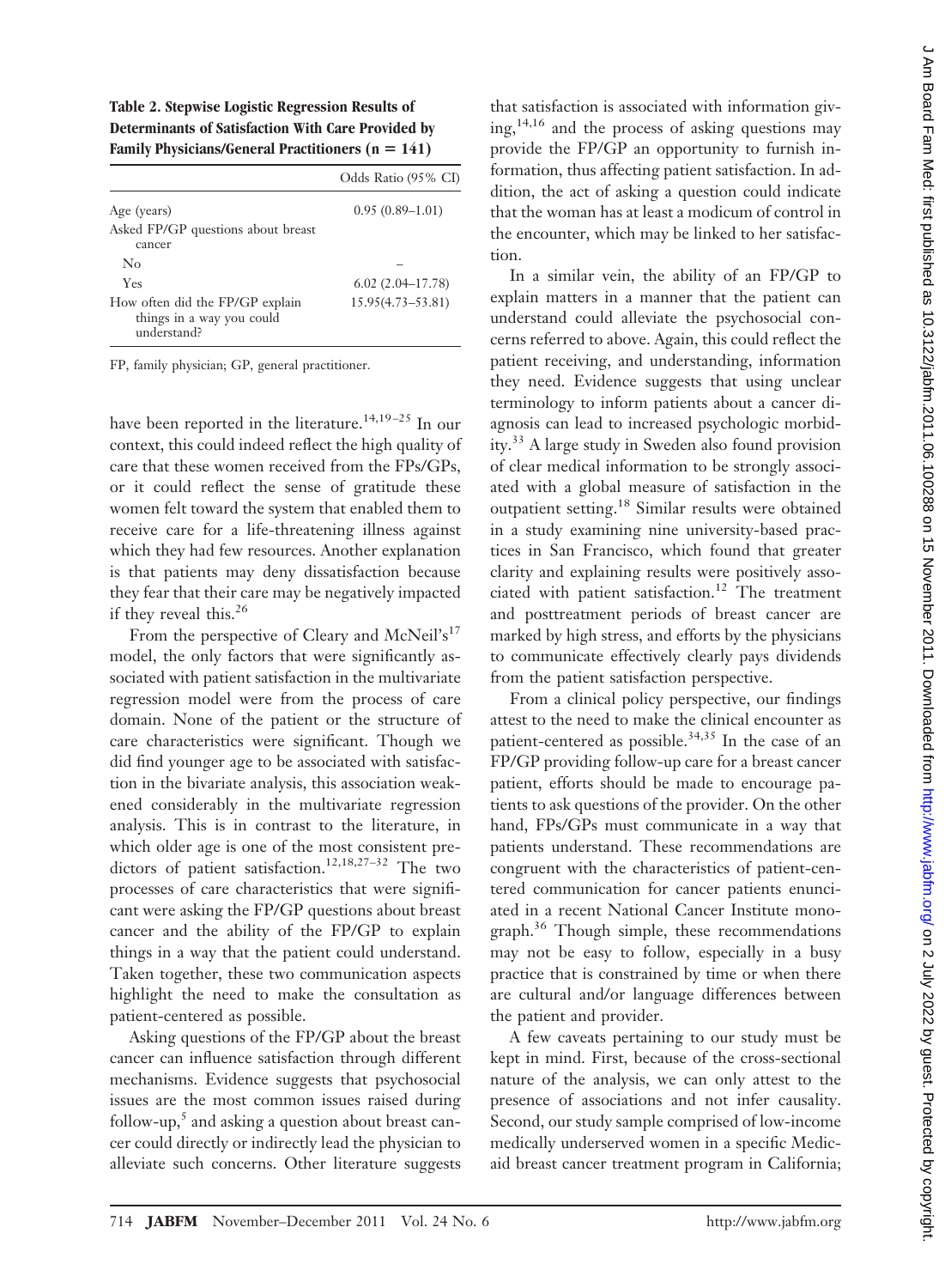thus, the generalizability of our findings to non-Medicaid populations in other states may be limited. Third, although we achieved a 61% response rate, differences between the responders and nonresponders in observed characteristics (age and ethnicity) and/or unobserved characteristics may bias the results. Fourth, except for disease stage (obtained from medical records), all our data are from patient self-report, which may be subject to bias, especially recall bias. $37,38$  Lastly, the small sample size does not allow us to test for possible interactions, nor does it allow sufficient power to ascertain small but possibly significant clinical differences.

## **Conclusion**

Our research indicates that, in a sample of lowincome patients with breast cancer, patient satisfaction with follow-up care provided by FP/GPs can be increased by facilitating questions asked by patients and by taking steps to explain matters in a way patients can understand. Our findings should be replicated in other populations to confirm their generalizability in other contexts.

## **References**

- 1. Jemal A, Siegel R, Xu J, Ward E. Cancer statistics, 2010. CA Cancer J Clin. 2010;60(5):277–300.
- 2. Grunfeld E, Fitzpatrick R, Mant D, et al. Comparison of breast cancer patient satisfaction with follow-up in primary care versus specialist care: results from a randomized controlled trial. Br J Gen Pract 1999;49(446):705–10.
- 3. Grunfeld E, Levine MN, Julian JA, et al. Randomized trial of long-term follow-up for early-stage breast cancer: a comparison of family physician versus specialist care. J Clin Oncol 2006;24(6):848 –55.
- 4. Earle CC, Neville BA. Under use of necessary care among cancer survivors. Cancer 2004;101(8): 1712–9.
- 5. Jiwa M, Thompson J, Coleman R, Reed M. Breast cancer follow-up: could primary care be the right venue? Curr Med Res Opin 2006;22(4):625–30.
- 6. Kimman ML, Bloebaum MM, Dirksen CD, Houben RM, Lambin P, Boersma LJ. Patient satisfaction with nurse-led telephone follow-up after curative treatment for breast cancer. BMC Cancer 2010;10: 174.
- 7. Wong WS, Fielding R. A longitudinal analysis of patient satisfaction and subsequent quality of life in Hong Kong Chinese breast and nasopharyngeal cancer patients. Med Care 2009;47(8):875– 81.
- 8. Lewis RA, Neal RD, Williams NH, et al. Follow-up of cancer in primary care versus secondary care:

systematic review. Br J Gen Pract 2009;59(564): e234 – 47.

- 9. Nissen MJ, Beran MS, Lee MW, Mehta SR, Pine DA, Swenson KK. Views of primary care providers on follow-up care of cancer patients. Fam Med 2007; 39(7):477– 82.
- 10. Vanhuyse M, Bedard PL, Sheiner J, Fitzgerald B, Clemons M. Transfer of follow-up care to family physicians for early-stage breast cancer. Clin Oncol (R Coll Radiol) 2007;19(3):172– 6.
- 11. Chen JY, Diamant AL, Thind A, Maly RC. Determinants of breast cancer knowledge among newly diagnosed, low-income, medically underserved women with breast cancer. Cancer 2008; 112(5):1153– 61.
- 12. Napoles AM, Gregorich SE, Santoyo-Olsson J, O'Brien H, Stewart AL. Interpersonal processes of care and patient satisfaction: do associations differ by race, ethnicity, and language? Health Serv Res 2009; 44(4):1326 – 44.
- 13. Hays RD, Brown JA, Spritzer KL, Dixon WJ, Brook RH. Member ratings of health care provided by 48 physician groups. Arch Intern Med 1998;158(7): 785–90.
- 14. Chen JY, Tao ML, Tisnado D, et al. Impact of physician-patient discussions on patient satisfaction. Med Care 2008;46(11):1157-62.
- 15. Salisbury C, Wallace M, Montgomery A. Patients' experience and satisfaction in primary care: secondary analysis using multilevel modelling. BMJ 2010; 341:c5004.
- 16. Nerney MP, Chin MH, Jin L, et al. Factors associated with older patients' satisfaction with care in an inner-city emergency department. Ann Emerg Med 2001;38(2):140 –5.
- 17. Cleary PD, McNeil BJ. Patient satisfaction as an indicator of quality care. Inquiry 1988;25(1):25–36.
- 18. Rahmqvist M, Bara AC. Patient characteristics and quality dimensions related to patient satisfaction. Int J Qual Health Care 2010;22(2):86 –92.
- 19. Brown RF, Hill C, Burant CJ, Siminoff LA. Satisfaction of early breast cancer patients with discussions during initial oncology consultations with a medical oncologist. Psychooncology 2009;18(1):42–9.
- 20. Noh DY, Nam SJ, Ahn SH, et al. Association of clinical experiences with patient-reported outcomes among breast cancer surgery patients: breast cancer quality care study. Qual Life Res 2008;17(2):215–25.
- 21. Waljee JF, Hu ES, Newman LA, Alderman AK. Correlates of patient satisfaction and provider trust after breast-conserving surgery. Cancer 2008;112(8): 1679 – 87.
- 22. Hall JA, Dornan MC. Meta-analysis of satisfaction with medical care: description of research domain and analysis of overall satisfaction levels. Soc Sci Med 1988;27(6):637– 44.
- 23. Cohen G, Forbes J, Garraway M. Can different patient satisfaction survey methods yield consistent